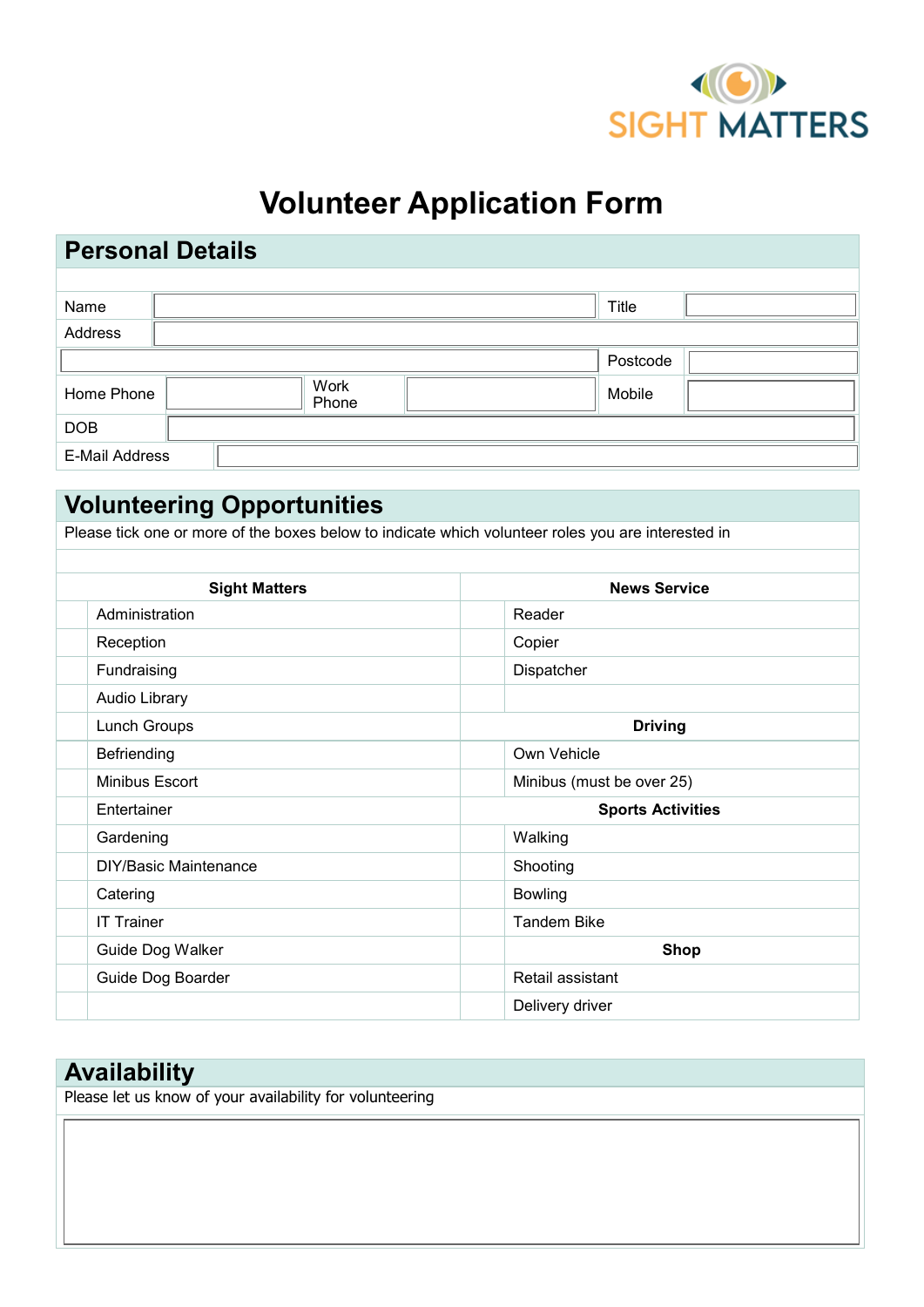### **Your Health**

Do you suffer from any health conditions that may affect your volunteering? Yes/No

If yes, please provide further details below

This information will be used in discussion with you concerning any duties you may perform

# **Personal Interests & Relevant Experience**

Please list your personal interests and any relevant experience, qualifications or skills which may prove useful in a voluntary role

#### **Driving**

If you are able to drive for the Society:

| a) Do you hold a full clean driving licence?                                                                                                                                                                                       |  |
|------------------------------------------------------------------------------------------------------------------------------------------------------------------------------------------------------------------------------------|--|
| b) Have you had a driving accident in the last five years?                                                                                                                                                                         |  |
| c) Are you prepared to transport members on occasions in your own car?                                                                                                                                                             |  |
| d) Would you be willing to drive the Society's mini bus or car?                                                                                                                                                                    |  |
| If the answer to a) and/or c) is yes, we will need to ensure that you have it noted with your insurance company that<br>veu are a velupteer for MRWS, We have a ferm for the incurance company to stamp that we will provide. This |  |

you are a volunteer for MBWS. We have a form for the insurance company to stamp that we will provide. This would need to be returned before transporting any visually impaired person in your own vehicle.

### **Convictions**

Through the 1975 Exemptions Order of the Rehabilitation of Offenders Act 1974, and by virtue of the nature of the post for which you are applying working with vulnerable adults, we are obliged to ask the following questions. Any information supplied by you will remain confidential and considered only in relation to this application

| With the exception of minor motoring offences, have you ever been convicted of any criminal of-<br>fence by a Court of Law?                   |  |
|-----------------------------------------------------------------------------------------------------------------------------------------------|--|
| Have you ever been convicted of abuse or have been the subject of any investigation or enquiry<br>into abuse or other inappropriate behavior? |  |
| (If yes to either of these questions we will ask you for more information)                                                                    |  |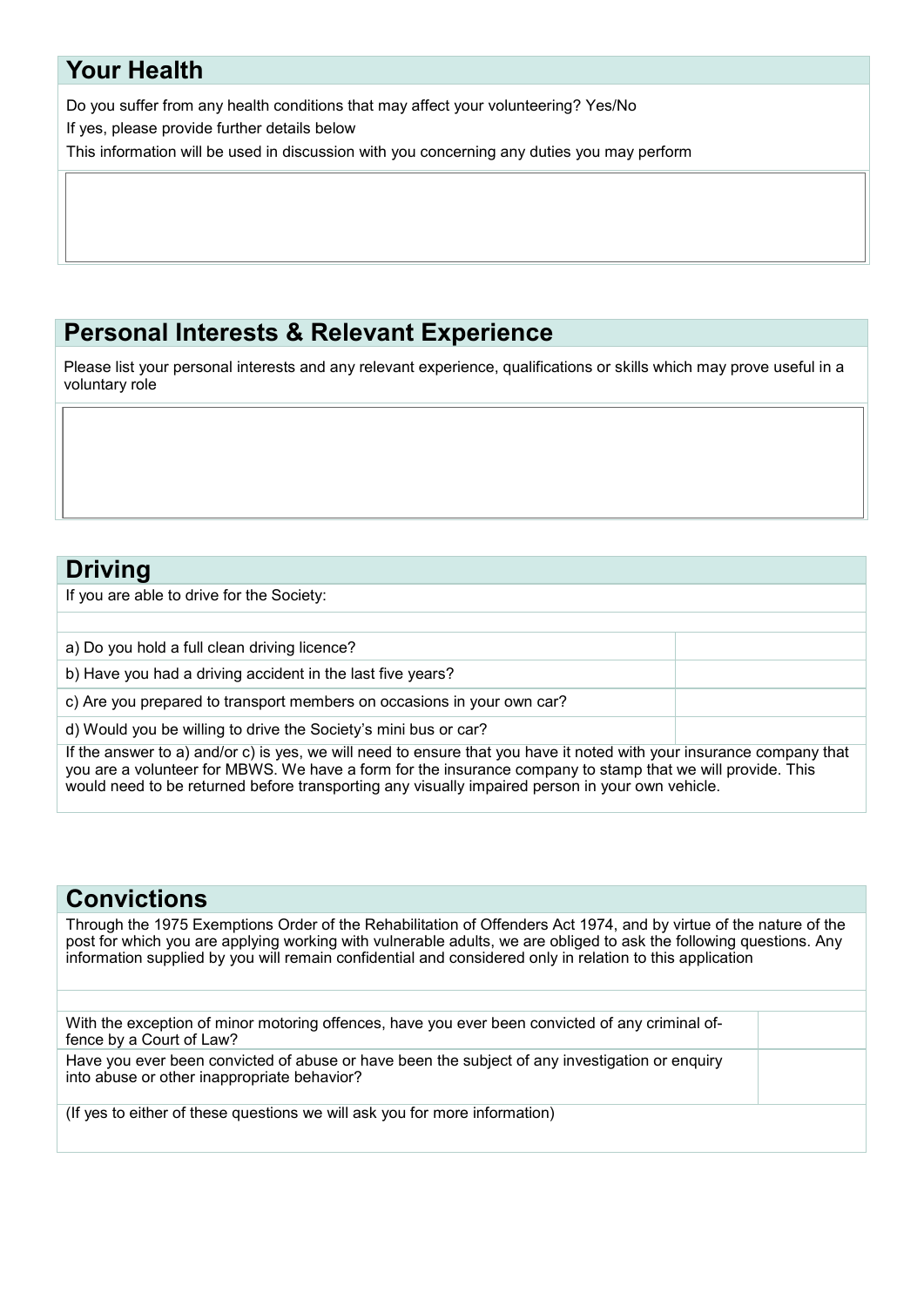### **Person to Notify in Case of Emergency**

| Name         |  |
|--------------|--|
| Phone        |  |
| Relationship |  |

### **How Would You Like To Receive Information From Us?**

Tick 'yes' to choose the way/s in which you would like to hear about our services, campaigns and events, and about the ways in which you can support our life changing work

| Post         | Yes ( | No i            |
|--------------|-------|-----------------|
| Phone        | Yes ( | No (            |
| Email        | Yes ( | No <sub>0</sub> |
| Text message | Yes ( | No <sub>1</sub> |

**Our Commitment to Keeping Your Personal Details Secure All the information given is confidential to Sight Matters, the Isle of Man Fund for the Blind and the VIP Store and will not be used for any other purpose without your express consent.** 

**We will never share your information with a third party.** 

**Should you wish to have your details removed from our system please notify us in writing.**

### **Agreement and Signature**

Maintaining confidentiality is a very important aspect of our work for both your protection and that of the members and in signing this form it is accepted that you understand and agree to this

By submitting this application, I affirm that the facts set forth in it are true and complete.

I understand that if I am accepted as a volunteer, any false statements, omissions, or other misrepresentations made by me on this application may result in my volunteering role being terminated.

| Name (printed)                  |  |
|---------------------------------|--|
| Signature                       |  |
| Date                            |  |
| Thank you for your application. |  |

**If you would like this form in large print or braille, or**